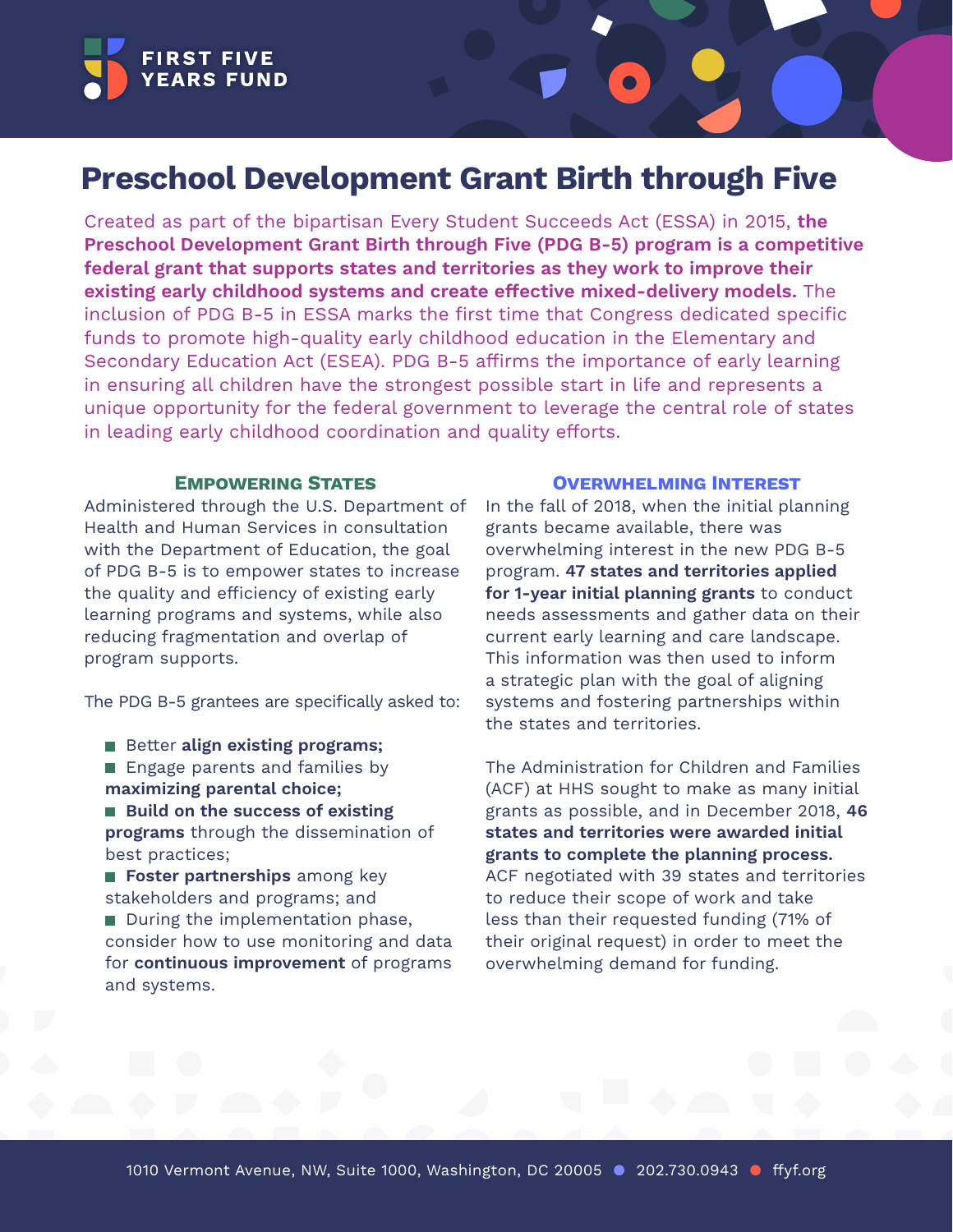In the fall of 2019, states and territories who did not receive planning grants were eligible to apply or reapply for an initial grant. **In December 2019, 6 more states and territories were awarded initial planning grants.** 

Governors' have shown tremendous commitment to the program by designating a state agency to administer the grant and by putting forward a state match of 30% to federal funding. To read what Governors from across the country said about these critical federal investments, visit our [website](https://www.ffyf.org/governors-across-the-country-celebrate-federal-preschool-development-grant-b-5-funding/).

## **Implementing Strategic plans**

After completing one year of planning, the 46 initial grantees were eligible to apply in the fall of 2019 for 3-year renewal grants to support the implementation of their strategic plans.

◆ In December 2019, after an incredibly **competitive review process, ACF awarded 20 of the 46 state and territory applicants with renewal grants.** Again, due to the substantial interest, ACF was only able to meet 90% of the funding requests for awards.

Grantees are required to match 30% of federal funds each year for the 3-year grant period.

Recognizing the potential impact and overwhelming interest from states and territories, Congress appropriated an additional \$25 million in PDG B-5 funding as part of the FY2020 Budget. This funding allowed ACF to extend 3 additional renewal grants in the spring of 2020. Idaho also received a renewal grant in 2021, bringing the total number of implementation grants to 24.

# **The Future of the Preschool Development Grants**

Continued funding of PDG B-5 is imperative as states and territories launch and sustain their implementation efforts. The 24 renewal grantees have designed their implementation models with the promise of 3 years of federal funding. In order for implementation to occur with fidelity, and so that states and territories can build effective mixed-delivery systems, continued federal funding is a necessity.

To learn more about the PDG B-5 program visit [www.ffyf.org](http://www.ffyf.org)